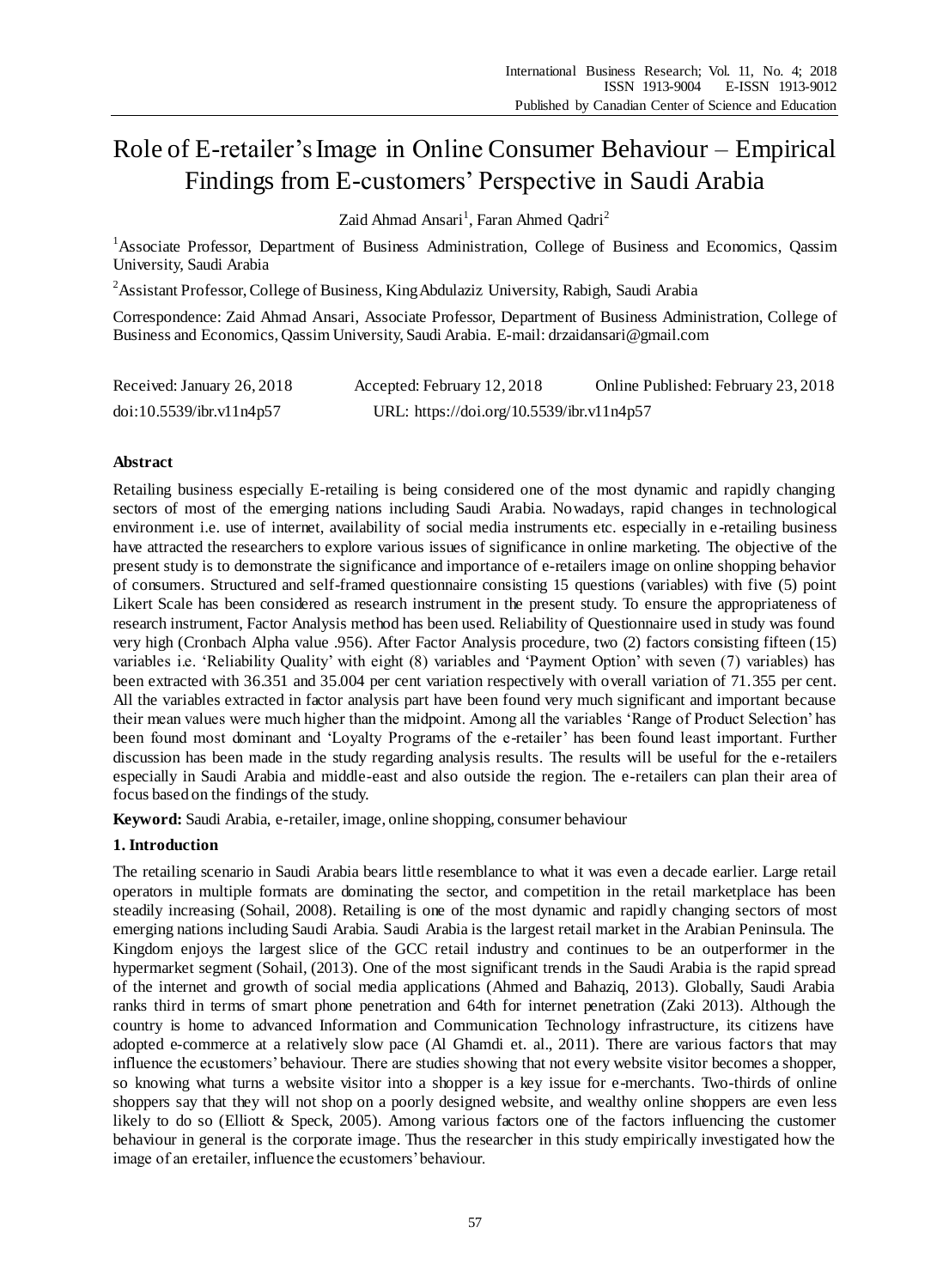## **2. Literature Review**

According to Burt & Carralero-Encinas (2000), the retail store can be the key success factor, the competitive advantage of a retail company. The major source of competitive advantage for retailers is found in the value added delivered to customers, through the performance of functions or activities. One of the earliest definitions of store image was offered by Martineau in 1985, in his classical book "The personality of the retail store" (Mcgoldrick & Peter, 1990), which emphasized the need to consider not only more visible or measurable factors, but also the less tangible factors, such as the "personality" of the store. According to them, store image is the way in which the store is defined in the shopper's mind, partly by its functional qualities and partly by an aura of psychological attributes. An online store is a website that provides commodities or service for customers. online store image could be defined as the consumers' integrated perception of properties, functions and psychologies that affect their behavior when they interact with an online store (Chen & Teng, 2013). Engel, et. al., (1990) defined store image as the consumers' integrated perception of the property of one store.

In recent years, some scholars have argued that the traditional store image definition appears to be inappropriate for use with an online store because advances in technology have changed many factors of the traditional store image. Heijden & Verhagen (2004) developed factors of online store image that rely on the relatively well-established literature regarding the "traditional" store image definition. They followed Churchill (1979) well-known process of instrument development and, via an exploratory factor analysis, they obtained seven factors of online store image. They argued that consumers perceived online store image using seven components or attributes (usefulness, enjoyment, ease-of-use, style, familiarity, trust, and settlement performance), which collectively comprised online store image. The components were regressed on attitudes toward purchasing at the online store, revealed significant, direct influences from usefulness, enjoyment, trustworthiness, and settlement performance. Based on the literature, Elliott & Speck (2005) listed six factors of online store image (ease of- use, product information, entertainment, trust, customer support, and currency). Kim et. al., (2010) identified two attributes of web advertisements: perceived informativeness and entertainment.

In previous researches it had been found that a well-designed and easy-to-navigate website would be more likely to enhance web usability and convert a website visitor to an online shopper (McCloskey, 2003; Nathan & Yeow 2011; Ranganathan &Ganapathy, 2002). In the online environment, shoppers rarely interact with salespeople, so as the primary interface between the shoppers and online stores, the website plays a critical role. Some scholars viewed website quality as an important factor that affects consumers' initial online purchase behavior (Loiacono et. al., 2007; Zhou et. al., 2009). In their study, Gregg & Walczak (2010) found that higher website quality resulted in an increased purchase intention and price premiums. On the other hand, Verhagen & Dolen (2009) revealed that website quality was only one part of the online store image. Thus, an understanding of how online store image impacts on purchase intention will provide online store owners with comprehensive insights that they can use to increase their visitors' intention to purchase. Currently, the market getting more drenched, the consumers usually make their purchase decisions based more on the store image than on its tangible physical attributes (Giraldi, et. al., 2003). The retail stores have images of their own that serve to influence the perceived quality of products they carry and the decisions of consumers as to where to shop. Consumers also possess self -images, which are strictly associated with their personality. Consumers tend to shop in stores that have images consistent with their own self-images (Schiffman & Kanuk, 1997).

A number of researchers conducted researches to find the answer why people (e-)shop have looked to various components of the "image" of (e-)retailing (Wolfinbarger and Gilly, 2002). This may be a valid approach for two reasons. First, "image" is a concept used to signify our overall motives (Rohm and Swaminathan, 2004), as demonstrated by virtual ethnography (webnography) of "Web 2.0" blogs, social networking sites and e -word of mouth (eWOM) (Wright, 2008). The objective of this paper was to examine concepts of e-consumer behaviour, including those derived from traditional consumer behaviour. The study of e-consumer behaviour gained importance due to the proliferation of online shopping (Dennis et al., 2004; Harris and Dennis, 2008; Jarvenpaa and Todd, 1997). Consumer-oriented research has examined psychological characteristics (Hoffman and Novak, 1996; Lynch and Beck, 2001; Novak et al., 2000; Wolfinbarger and Gilly, 2002), demographics (Brown et al., 2003; Korgaonkar and Wolin, 1999), perceptions of risks and benefits (Bhatnagar and Ghose, 2004; Huang et al., 2004; Kolsaker et al., 2004), shopping motivation (Childers et al., 2001; Johnson et al., 2007; Wolfinbarger and Gilly, 2002), and shopping orientation (Jayawardhena et al., 2007; Swaminathan et al., 1999). The technology approach has examined technical specifications of an online store (Zhou et al., 2007), including interface, design and navigation (Zhang and Von Dran, 2002), payment (Liao and Cheung, 2002); information (Palmer, 2002; McKinney et al., 2002), intention to use (Chen and Hitt, 2002), and ease of use (Devaraj et al., 2002; Stern and Stafford, 2006). Thus the above analysis of the literature showed that there are various factors that influence the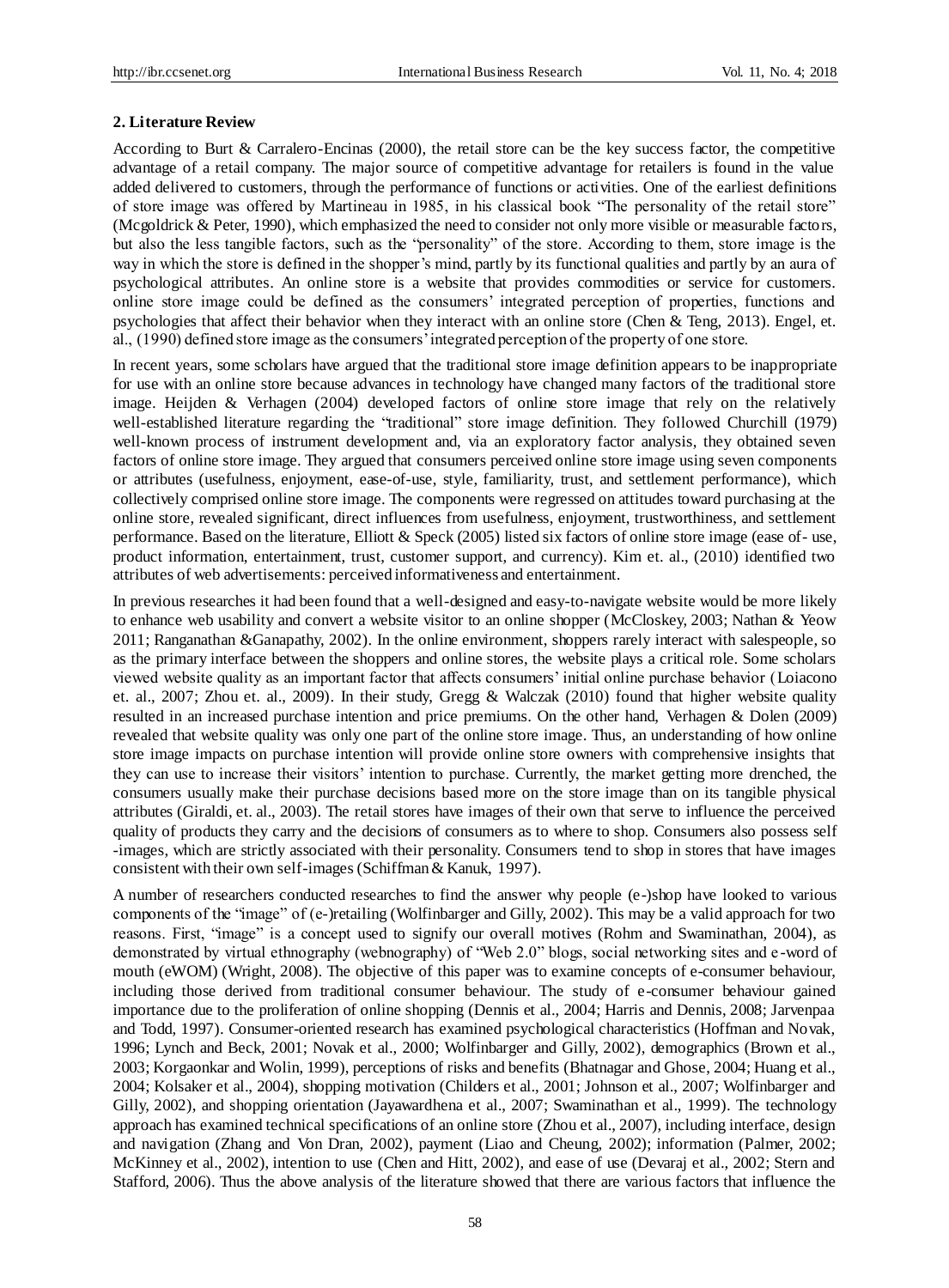shopping behaviour. One such strong factor is the image that influences their behaviour therefore in this research the researcher investigated the role and importance of corporate image in influencing the ecustomers behaviour.

## **3. Research Question**

Is E-retailer's image significantly important in online shopping behavior of customers?

## **4. Objective of the Study**

The objective of the study was to explore the importance of E-retailer's image in online shopping behavior of e-customers.

## **5. Framed Hypothesis**

E-retailer's image is not significantly important in online shopping behavior of customers.

#### **6. Research Methodology**

The current study is quantitative and descriptive in nature. The study was based on primary data collected from respondents in Saudi Arabia through structured questionnaire containing fifteen close ended questions. The intensity of the response was measured on five point Likert scale from 5 to 1, where five meant extremely important and 1 equaled least important.

The questionnaire was developed with 15 variables taken from literature which were considered important for customers shopping online. These factors were important for ecustomers, therefore the eretailer's image for these factors were important. The identified factors were; Range of Product selection**,** Confidence in the Product quality**,** Timely delivery of the product**,** Prices of the product**,** Offers/promotions/discounts**,** Loyalty programs of the e-retailer**,** Customer service**,** Ease of transaction**,** Shipment/Delivery Charges**,** Clarity of the Information**,**  Availability of Information**,** Payment options**,** Security of financial information**,** Return policy for a product**,**  Refund on return of a product.

The objectives of the research were achieved through mean, which measured the importance of factor and factor analysis to identify the major factors. The reliability of the data was assessed through Cronbach Alpha.

## **7. Results**

## **Reliability of the Instrument Used in Study**

In Table: 1, the reliability of all the extracted fifteen variables has been demonstrated. From the table it is clear that in total the Cronbach alpha of the whole instrument has been calculated 0.956 which guarantees a very high inner consistency to the adopted instrument used in the present study.

Table 1. Reliability Test (Cronbach Alpha)

| <b>E-RETAILER (IMAGE)</b>          | .956 | 15 |
|------------------------------------|------|----|
| Range of Product selection         |      |    |
| Confidence in the Product quality  |      |    |
| Timely delivery of the product     |      |    |
| Prices of the product              |      |    |
| Offers/promotions/discounts        |      |    |
| Loyalty programs of the e-retailer |      |    |
| Customer service                   |      |    |
| Ease of transaction                |      |    |
| Shipment/Delivery Charges          |      |    |
| Clarity of the Information         |      |    |
| Availability of Information        |      |    |
| Payment options                    |      |    |
| Security of financial information  |      |    |
| Return policy for a product        |      |    |
| Refund on return of a product      |      |    |
| $711$ $11$ $11$                    |      |    |

*7.1 Application of Factor Analysis* 

To analyse the reliability of instrument of the study factor analysis had been taken into the consideration. Factor Analysis procedure to test the questionnaire and to make the further process of analysis had been discussed in below points/paragraphs.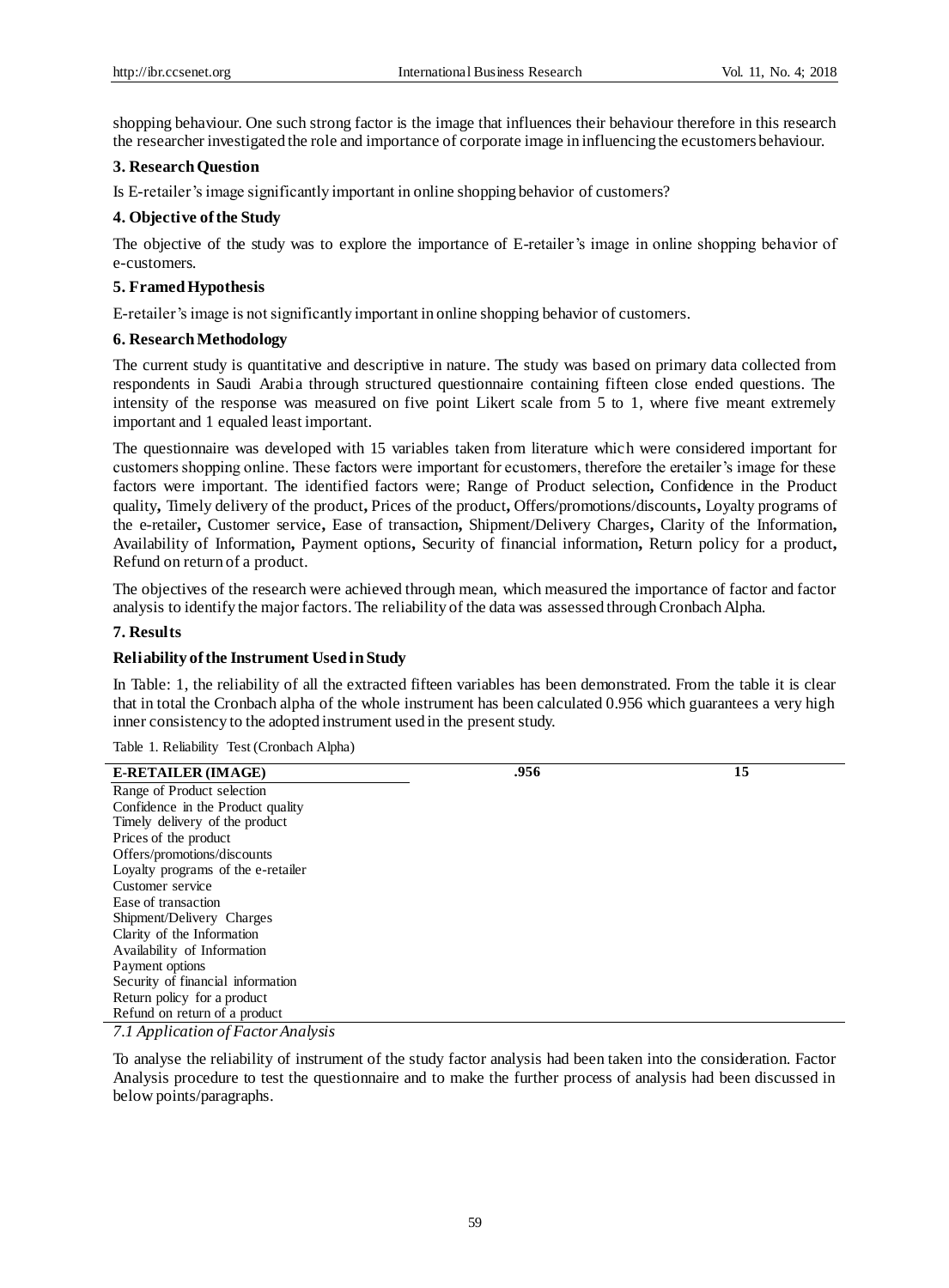|  |  |  |  |  |  |  | Table 2. E-Retailer's Image |
|--|--|--|--|--|--|--|-----------------------------|
|--|--|--|--|--|--|--|-----------------------------|

|                                                                           | Mean | Std.  | Per cent of Respondents |       |            |       |            |
|---------------------------------------------------------------------------|------|-------|-------------------------|-------|------------|-------|------------|
|                                                                           |      | Dev   | SА                      | A     | <b>SWA</b> | DA    | <b>SDA</b> |
| Range of Product selection                                                | 4.28 | 0.94  | 54.25                   | 25.75 | 15.25      | 3.25  | 1.50       |
| Confidence in the Product quality                                         | 4.17 | 1.003 | 49.25                   | 27.00 | 17.00      | 4.75  | 2.00       |
| Timely delivery of the product                                            | 4.23 | 0.967 | 52.00                   | 27.00 | 14.50      | 5.25  | 1.25       |
| Prices of the product                                                     | 4.19 | 0.955 | 47.50                   | 31.75 | 14.50      | 4.75  | 1.50       |
| Offers/promotions/discounts                                               | 4.20 | 0.944 | 48.25                   | 29.75 | 17.00      | 3.50  | 1.50       |
| Loyalty programs of the e-retailer                                        | 3.96 | 1.063 | 40.75                   | 26.75 | 22.25      | 8.50  | 1.75       |
| Customer service                                                          | 4.07 | 1.054 | 45.75                   | 27.25 | 17.50      | 7.50  | 2.00       |
| Ease of transaction                                                       | 4.18 | 0.991 | 50.75                   | 24.25 | 19.00      | 4.50  | 1.50       |
| Shipment/Delivery Charges                                                 | 4.17 | 1.048 | 53.25                   | 20.50 | 17.75      | 7.00  | 1.50       |
| Clarity of the Information                                                | 4.13 | 1.062 | 50.25                   | 23.75 | 17.50      | 6.00  | 2.50       |
| Availability of Information                                               | 4.15 | 1.075 | 51.50                   | 24.00 | 15.25      | 6.50  | 2.75       |
| Payment options                                                           | 4.18 | 1.057 | 51.75                   | 26.25 | 13.75      | 5.600 | 3.25       |
| Security of financial information                                         | 4.14 | 1.139 | 54.25                   | 19.25 | 16.75      | 5.50  | 4.25       |
| Return policy for a product                                               | 4.09 | 1.156 | 51.75                   | 21.25 | 15.25      | 7.750 | 4.00       |
| Refund on return of a product<br>$\sim$ $\sim$ $\sim$ $\sim$<br>- - - - - | 4.12 | 1.152 | 53.25                   | 20.25 | 16         | 6.00  | 4.50       |

7.1.2 Mean of Retained Factors

Since the survey questionnaire was based on five point Likert Scale and was positively structured ("Strongly Disagree=1, Disagree=2, Some What Agree=3, Agree=4, Strongly Agree=5), therefore, "score 2.5" was chosen midpoint and factors with mean score 2.5 or more were considered to be significant. According Table: 2, Mean of all variables are Range of Product selection (4.28), Confidence in the Product quality (4.17), Timely delivery of the product (4.23), Prices of the product (4.19), Offers/promotions/discounts (4.20), Loyalty programs of the e-retailer (3.96), Customer service (4.07), Ease of transaction (4.18), Shipment/Delivery Charges(4.17), Clarity of the Information (4.13), Availability of Information (4.15), Payment options (4.18), Security of financial information (4.14), Return policy for a product (4.09), Refund on return of a product (4.12) respectively. Because of higher than the average value (2.5), this shows that all extracted variables are very important and significant for e—retailer's image. In this case it is enough evidence to reject the null hypothesis that 'E-retailer's image is not significantly important in online shopping behavior of customers'. The factor with its consisting variables had been found very important for the image of E-retailers. Out of all these variables, variable named Range of Product selection holds highest mean value of 4.28 which indicates that customers are much keen about range of products and e-retailer should much focus on this issue. Analysis results indicate that variable named Loyalty programs of the e-retailer holding the mean value of 3.96 was found not much significant as compare to other variables. This indicates that customers are not much interested in Loyalty programs conducted by e-retailers. So E-retailers shouldmake an alternate of this issue.

| <b>Features</b>                                           | Mean | <b>Std. Deviation</b> | Component |                |                            |  |  |  |
|-----------------------------------------------------------|------|-----------------------|-----------|----------------|----------------------------|--|--|--|
|                                                           |      |                       |           | $\overline{2}$ |                            |  |  |  |
| Confidence in the Product Quality                         | 4.17 | 1.003                 | .855      | .267           | <b>Reliability Quality</b> |  |  |  |
| Range of Product Selection                                | 4.28 | .940                  | .793      | .224           |                            |  |  |  |
| Timely Delivery of the Product                            | 4.23 | .967                  | .755      | .263           |                            |  |  |  |
| Prices of the Product                                     | 4.19 | .955                  | .751      | .331           |                            |  |  |  |
| Offers/Promotions/Discounts                               | 4.20 | .944                  | .718      | .401           |                            |  |  |  |
| Loyalty Programs of the e-retailer                        | 3.96 | 1.063                 | .691      | .314           |                            |  |  |  |
| <b>Customer Service</b>                                   | 4.07 | 1.054                 | .647      | .479           |                            |  |  |  |
| Ease of Transaction                                       | 4.18 | .991                  | .646      | .540           |                            |  |  |  |
|                                                           |      |                       |           |                |                            |  |  |  |
| Refund on return of a product                             | 4.12 | 1.152                 | .191      | .862           | <b>Payment Option</b>      |  |  |  |
| Return Policy for a product                               | 4.09 | 1.156                 | .247      | .841           |                            |  |  |  |
| Security of Financial Information                         | 4.14 | 1.139                 | .342      | .789           |                            |  |  |  |
| Payment Options                                           | 4.18 | 1.057                 | .372      | .786           |                            |  |  |  |
| Availability of Information                               | 4.15 | 1.075                 | .477      | .741           |                            |  |  |  |
| Clarity of the Information                                | 4.13 | 1.062                 | .510      | .701           |                            |  |  |  |
| Shipment/Delivery Charges                                 | 4.17 | 1.048                 | .538      | .663           |                            |  |  |  |
| % of Variance                                             |      |                       | 36.351    | 35.004         |                            |  |  |  |
| Cumulative %                                              |      |                       | 36.351    | 71.355         |                            |  |  |  |
| <b>Extraction Method: Principal Component Analysis.</b>   |      |                       |           |                |                            |  |  |  |
| <b>Rotation Method: Varimax with Kaiser Normalization</b> |      |                       |           |                |                            |  |  |  |
|                                                           |      |                       |           |                |                            |  |  |  |

Table 3. Rotated Component Matrix - Features of Online Shopping (Image)

**a. Rotation converged in 3 iterations**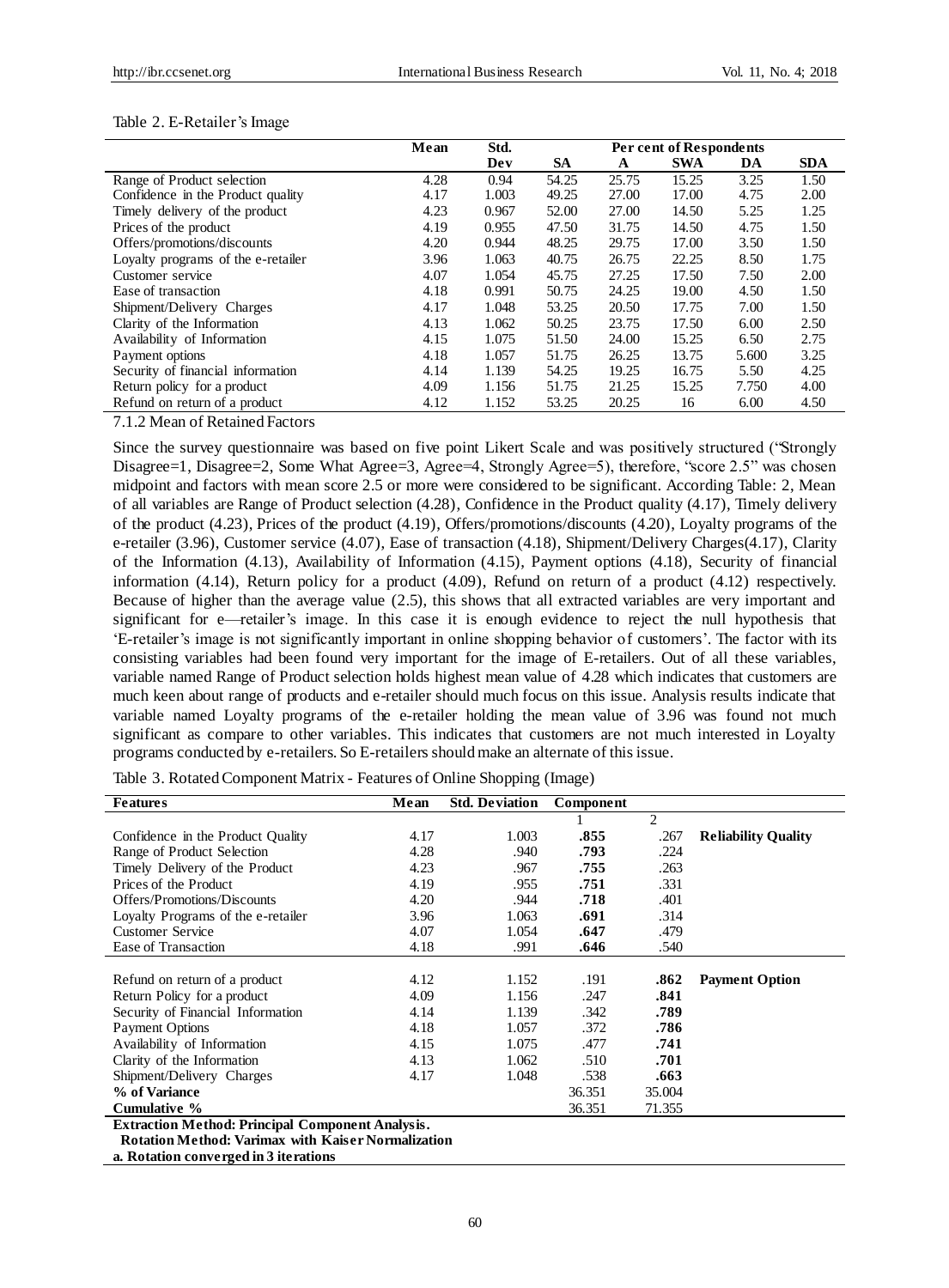#### 7.1.3 Extraction and Rotation

To extract the factors principal component analysis method was used and for rotation Varimax with Kaiser Normalization was taken into consideration. After factor analysis the whole variables were extracted into two different groups or factors. The researcher had specified the names of extracted factors on his convenience and sense after reviewing the literatures and questionnaire statements. In Table: 3, it can be observed that two factors had been extracted with different no. of variables. First factor has been termed as 'Reliability Quality' consisting eight (8) different variables i.e. [Confidence in the Product Quality ( $M = 4.17$ , F.L.=.855); Range of Product Selection (M=4.28, F.L.=.793); Timely Delivery of the Product (M= 4.23, F.L.= .755); Prices of the Product (M= 4.19, F.L.= .751); Offers/Promotions/Discounts (M= 4.20, F.L.= .718); Loyalty Programs of the e-retailer (M= 3.96, F.L. .691); Customer Service (4.07, F.L.= .647) and Ease of Transaction (M= 4.18, F.L.= .646)]. Overall variance explained by these eight (8) variables in whole data set is 36.351 per cent that are too high. The second factor has been named 'Payment Option' consisting seven (7) variables i.e. Refund on return of a product ( $M = 4.12$ , F.L.= .862); Return Policy for a product ( $M = 4.09$ , F.L.= .841); Security of Financial Information (M= 4.14, F.L.= .789); Payment Options (M= 4.18, F.L.= .786); Availability of Information ( $M = 4.15$ , F.L. $= .71$ ); Clarity of the Information ( $M = 4.13$ , F.L. $= .701$ ) and Shipment/Delivery Charges ( $M=4.17$ , F.L. $= .663$ ). In this case also overall variance explained by these seven (7) variables in whole data set is 35.004 per cent that are also much higher. Total variance explained by these two factors i.e. (Reliability Quality & Payment Option with fifteen (15) variables in both) has been calculated 71.355 per cent which shows a huge significance and relevance of these variables for e-retailers.

#### **8. Empirical Findings**

Through the analysis the findings of the study can be elaborated as follows:

With the help of factor analysis two factors had been extracted named Reliability Quality & Payment Option.

Above two factors consists fifteen (15) variables. Eight (8) variable with factor name 'Reliability Quality' and seven (7) variables with factor termed Payment Options.

Factor 'Reliability Quality' has been explaining 36.351 percent variation and factor 'Payment Option' is explaining 35.004 per cent variation in whole data.

Overall variation explained by both the factors (Reliability Quality & Payment Option with fifteen (15) variables in both) is 71.355 per cent in whole data.

Among all the variables, variable named Range of Product Selection (M=4.28, F.L. =.793) which belongs to 'Reliability Quality' factor has been found the most dominant variable and variable termed as Loyalty Programs of the e-retailer (M= 3.96, F.L. .691) which also belong to 'Reliability Quality' is considered to be the least significant variable among all fifteen (15) variables.

#### **9. Discussion**

As it is very clear that the basic objective of any business organization are (1) To attract the future customers; (2) To retain the existing customers; and (3) To grow or increase customer population, the present study result is very important and fruitful to fulfill these objectives. The analysis part of this study has revealed many significant issues to assist the e-retailers to improve their image so that customers can focus to a particular e-retailing business organization. The analysis part of study reveal that costumers are giving much emphasis on 'Reliability Quality' of any e-retailers company rather than 'Payment Option' because it is making more than 50 per cent variation in whole data. In this factor the very dominant variable that is 'Range of Product Selection' has been found most significantly important. In this case e-retailers should put much emphasis on the range of the products because in an online shopping while surfing on internet, customers search a variety of products ranges according to their convenient use and optimum price. If range of good products is increased the image of e-retailer could also be increased as shown in the study results. On the other hand, other variables in this study are also found very much significant and e-retailers are advised to put attention to other variables in this regard. Talking about the other variables in this factor which holds the mean values much higher than midpoint i.e. Confidence in the Product Quality, Range of Product Selection, Timely Delivery of the Product, Prices of the Product, Offers/Promotions/Discounts, Loyalty Programs of the e-retailer, Customer Service and Ease of Transaction are also very much considerable in present situation of online marketing. Now customers are much more aware about online market scenario due to very fast technological changes especially in information technology. They are inspecting, searching and making decisions about the quality of product; timely delivery facility of company; convenient and favourable prices; discounts, offers and other related facilities like guarantee and warranty; after sale services facility provided by companies/e-retailers, convenience and ease in transactions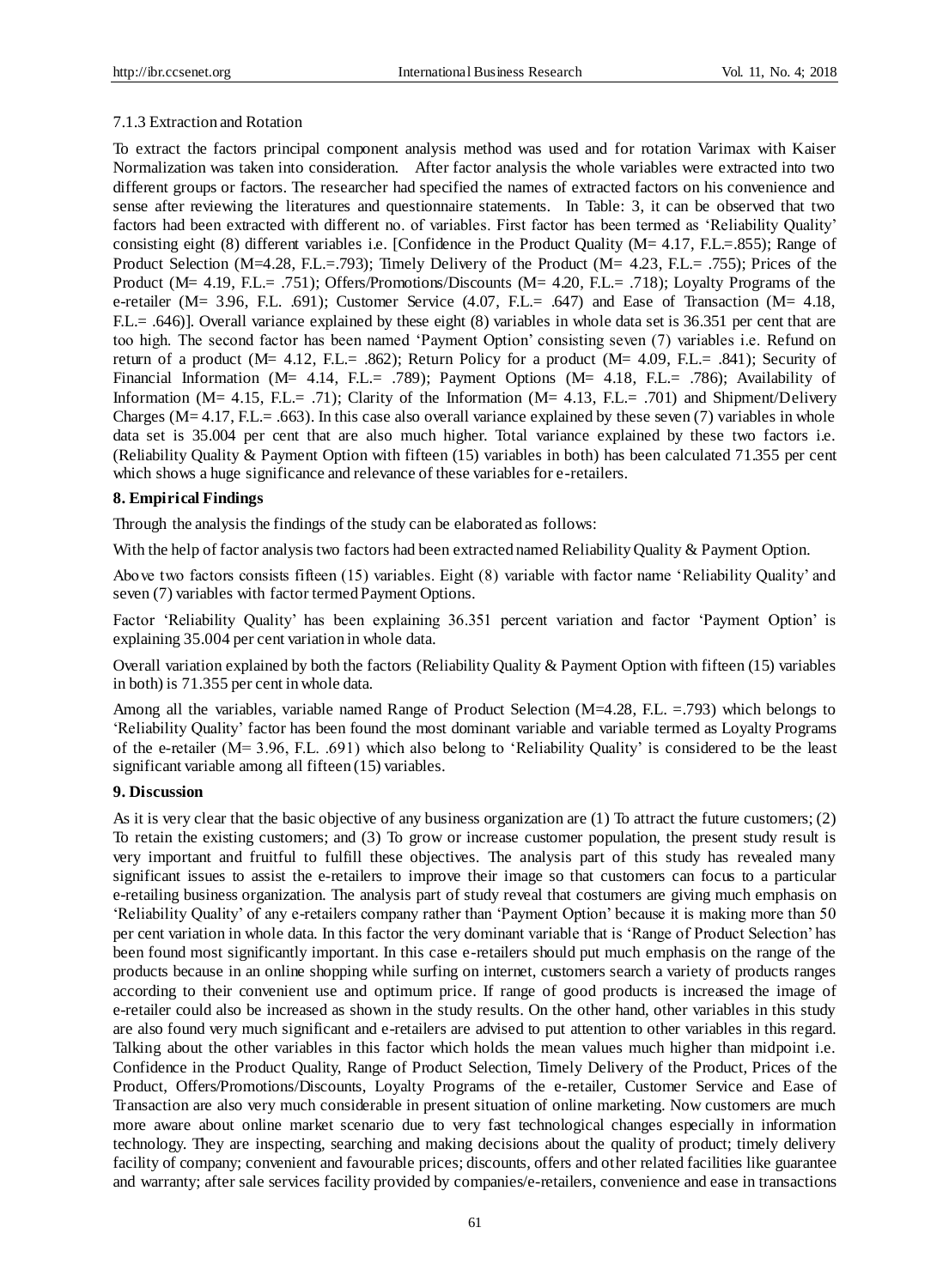of goods and services. These are some major areas on which an e-retailer has to focus and put much emphasis to strengthen these issues. Analysis part indicates that Loyalty Programs of the e-retailer is not much significantly effective as other variables in 'Reliability Quality' factor. This may happen because it is assumed in real life that nowadays a number of online companies are in online shopping business and they are making some loyalty schemes to retain their customers. Customers are going much choosy day by day and they search for their own convenient. It has less seen that a particular group or individual customer is loyal to a particular company. So e-retailers are advised to alter this issue and should put less emphasis in compare to other variables considered in the present study.

In analysis part second factor named 'Payment Option' is very much significant which makes approximately 49 per cent variation in whole data. All the variables in this factor are found very much significant and important because they also have higher mean value than midpoint. In this factors variable named Refund on return of a product, Return Policy for a product, Security of Financial Information, Payment Options, Availability of Information, Clarity of the Information, and Shipment/Delivery Charges are of great significance. Nowadays customers are much bothering about refund facility of e-retailing company if they are not satisfied with the product, product return policy in case of any dispute. Financial information security is also a burning issue nowadays in online shopping. Password protection and other confidential information are very important aspect with regard to customer in online shopping. Payment option whether cash on delivery or on the spot payment, debit/credit card payment, net banking payment options are also of great importance. Information clarity about product, its price and other terms and conditions are some issues which online customer wants to know in deep. In other words, it can be said that the variables taken in this study are all of immense significance according to the current situations in online shopping.

#### **10. Conclusion**

In the present study the researcher has made an attempt to show the importance of e-retailers image on online shopping behavior of consumers. For this purpose, researcher has framed a questionnaire having with five point Likert Scale. To check the instrument used in study whether it is appropriate or not in fulfilling the objectives of the study, researcher had conducted factor analysis method. In the factor analysis result shows that the instrument has Cronbach Alpha value of .956 which indicates that the instrument (Questionnaire) used in study in very much reliable and fit for the study in further analysis part. As a result of factor analysis two (2) factors with fifteen (15) variables i. e. 'Reliability Quality' with eight (8) variables and 'Payment Option' with seven (7) variables) has been extracted with 36.351 and 35.004 per cent variation respectively in whole data. Overall variation explained by these two factors was 71.355. All the variables extracted in factor analysis part has been found very much significant and important because their mean values were much higher than the midpoint. Among all the variables 'Range of Product Selection' has been found most dominant and 'Loyalty Programs of the e-retailer' has been found least important but significant for the image of e-retailers in online shopping behavior of customers.

#### **11. Future Research Attempts**

As this is true that every study has its limitations and much future work could be done in this regard. Present study only focuses on the importance of E-retailers image on online shopping behaviour of customers. In future attempts impact of extracted variables could be seen on online shopping behaviour of customers. In other cases, a comparative study could be made on behaviour of Saudi Citizens and outsiders in this regard. In the current study Saudi Arabia has been taken as place of study, other countries could also be considered for the same research. Relationship between all extracted variables could also be assessed. Some other literature could be explored to search those variables which are significant for e-retailers image which influences the customer's behaviour those purchases from online resources.

#### **References**

Ahmed, S. A., & Bahaziq, Y. (2013). Online shopping in Saudi Arabia. *Arab Journal of Administrative Sciences, 20*(1), 125-149.

- AlGhamdi, R., Nguyen, A., Nguyen, J., & Drew, S. (2011). Factors influencing Saudi customers' decisions to purchase from online retailers in Saudi Arabia: a quantitative analysis. *International Journal of Electronic Commerce Studies*, *3*(1), 83-100.
- Bhatnagar, A., & Ghose, S. (2004). Online information search termination patterns across product categories and consumer demographics. *Journal of Retailing, 80*(3), 221-228. https://doi.org/10.1016/j.jretai.2003.10.001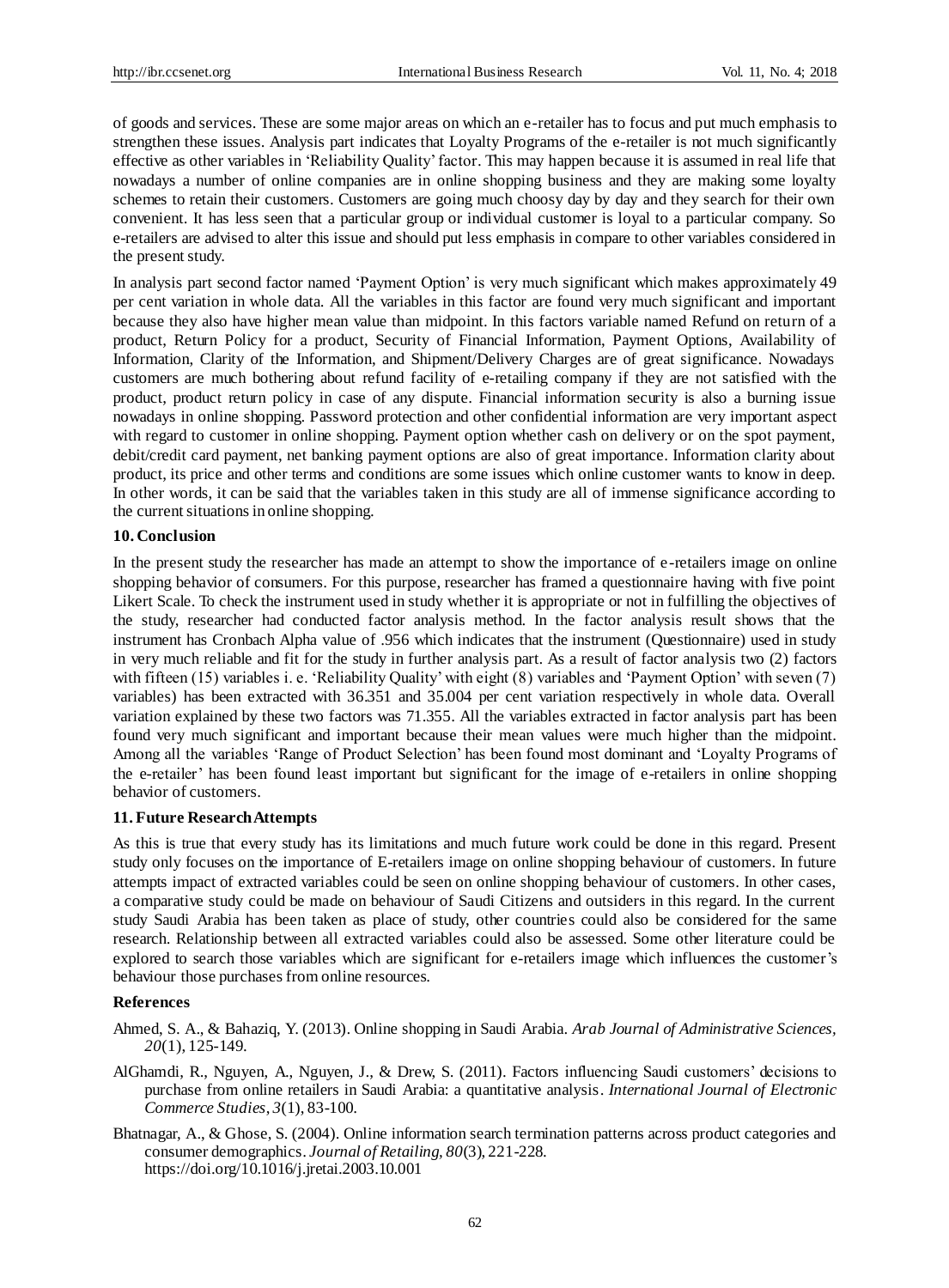- Brown, M., Pope, N., & Voges, K. (2003). Buying or browsing? An exploration of shopping orientations and online purchase intention. *European Journal of Marketing*, *37*(10/11), 1666-1684. https://doi.org/10.1108/03090560310495401
- Burt, S., & Carralero-Encinas, J. (2000). The role of store image in retail internationalization. *International Marketing Review*, *17*(4/5), 433-453. https://doi.org/10.1108/02651330010339941
- Chen, M. Y., & Teng, C. (2013). A comprehensive model of the effects of online store image on purchase intention in an e-commerce environment. *Electron Commer Res*, *13,* 1-23. https://doi.org/10.1007/s10660-013-9104-5
- Chen, P., & Hitt, L. (2002). Measuring switching costs and the determinants of customer retention in internet enabled businesses: a study of online brokerage industry. *Information Systems Research*, *13*(3), 255-274. https://doi.org/10.1287/isre.13.3.255.78
- Childers, T. L., Carr, C. L., Peck, J., & Carson, S. (2001). Hedonic and utilitarian motivations for online retail shopping behavior. *Journal of Retailing, 77*(4), 511-535. https://doi.org/10.1016/S0022-4359(01)00056-2
- Churchill, G. A. J. (1979). A paradigm for developing better measures of marketing constructs. *Journal of Marketing Research*, *16*(1), 64-73. https://doi.org/10.2307/3150876
- Dennis, C., Fenech, T., & Merrilees, B. (2004). *E-retailing*, Routledge, Abingdon & New York, NY.
- Devaraj, S., Fan, M., & Kohli, R. (2002). "Antecedents of B2C channel satisfaction and preference: validating e-commerce metrics". *Information Systems Research*, *13*(3), 316-333. https://doi.org/10.1287/isre.13.3.316.77
- Elliott, M. T., & Speck, P. S. (2005). Factors that affect attitude toward a retail web site. *Journal of Marketing Theory and Practice*, *13*(1), 40-51. https://doi.org/10.1080/10696679.2005.11658537
- Engel, J. F., Blackwell, R. D., & Miniard, P. W. (1990). *Consumer behavior* (6th ed.). Chicago, Dryden Press.
- Giraldi, J. M. E., Spinelli, P. B., & Merlo, E. M. (2003) Retail Store Image: Analysis of The Implications for Store Positioning, *Researchgate,* Special issue 36, *9*(6), 1-17.
- Gregg, D. G., & Walczak, S. (2010). The relationship between website quality, trust and price premiums at online auctions. *Electronic Commerce Research*, *10*, 1-25. https://doi.org/10.1007/s10660-010-9044-2
- Harris, L., & Dennis, C. (2008). Marketing the e-Business, 2nd ed., Routledge, Abingdon and New York, NY.
- Hoffman, D. L., & Novak, T. P. (1996). Marketing in hypermedia computer-mediated environments: conceptual foundations. *Journal of Marketing*, *60*(3), 50-68. https://doi.org/10.2307/1251841
- Huang, W. Y., Schrank, H., & Dubinsky, A. J. (2004). Effect of brand name on consumers' risk perceptions of online shopping. *Journal of Consumer Behaviour*, *4*(1), 40-50. https://doi.org/10.1002/cb.156
- Jarvenpaa, S. L., & Todd, P. A. (1997). *Is there a future for retailing on the internet?* in Peterson, R.A. (Ed.), Electronic Marketing and the Consumer, Sage Publications, Thousand Oaks, CA.
- Jayawardhena, C., Wright, L. T., & Dennis, C. (2007). Consumers online: intentions, orientations and segmentation. *International Journal of Retail & Distribution Management, 35*(6), 515-526. https://doi.org/10.1108/09590550710750377
- Johnson, E. J., Moe, W. W., Fader, P. S., Bellman, S., & Lohse, G. L. (2007). On the depth and dynamics of online search behaviour. *Management Science, 50*(3), 299-309. https://doi.org/10.1287/mnsc.1040.0194
- Kim, J. U., Kim, W. J., & Park, S. C. (2010). Consumer perceptions on web advertisements and motivation factors to purchase in the online shopping. *Computers in Human Behavior*, *26*(5), 1208-1222. https://doi.org/10.1016/j.chb.2010.03.032
- Kolsaker, A., Lee-Kelley, L., & Choy, P. C. (2004). The reluctant Hong Kong consumer: purchasing travel online. *International Journal of Consumer Studies, 28*(3), 295-309. https://doi.org/10.1111/j.1470-6431.2004.00373.x
- Korgaonkar, P. K., & Wolin, L. D. (1999). A multivariate analysis of web usage. *Journal of Advertising Research, 39*(2), 53-68.
- Liao, Z., & Cheung, M. T. (2002). Internet-based e-banking and consumer attitudes: an empirical study. *Information and Management, 39*(4), 287-301. https://doi.org/10.1016/S0378-7206(01)00097-0
- Loiacono, E. T., Watson, R. T., & Goodhue, D. L. (2007). WebQual: an instrument for consumer evaluation of web sites. *International Journal of Electronic Commerce*, *11*(3), 51-87. https://doi.org/10.2753/JEC1086-4415110302